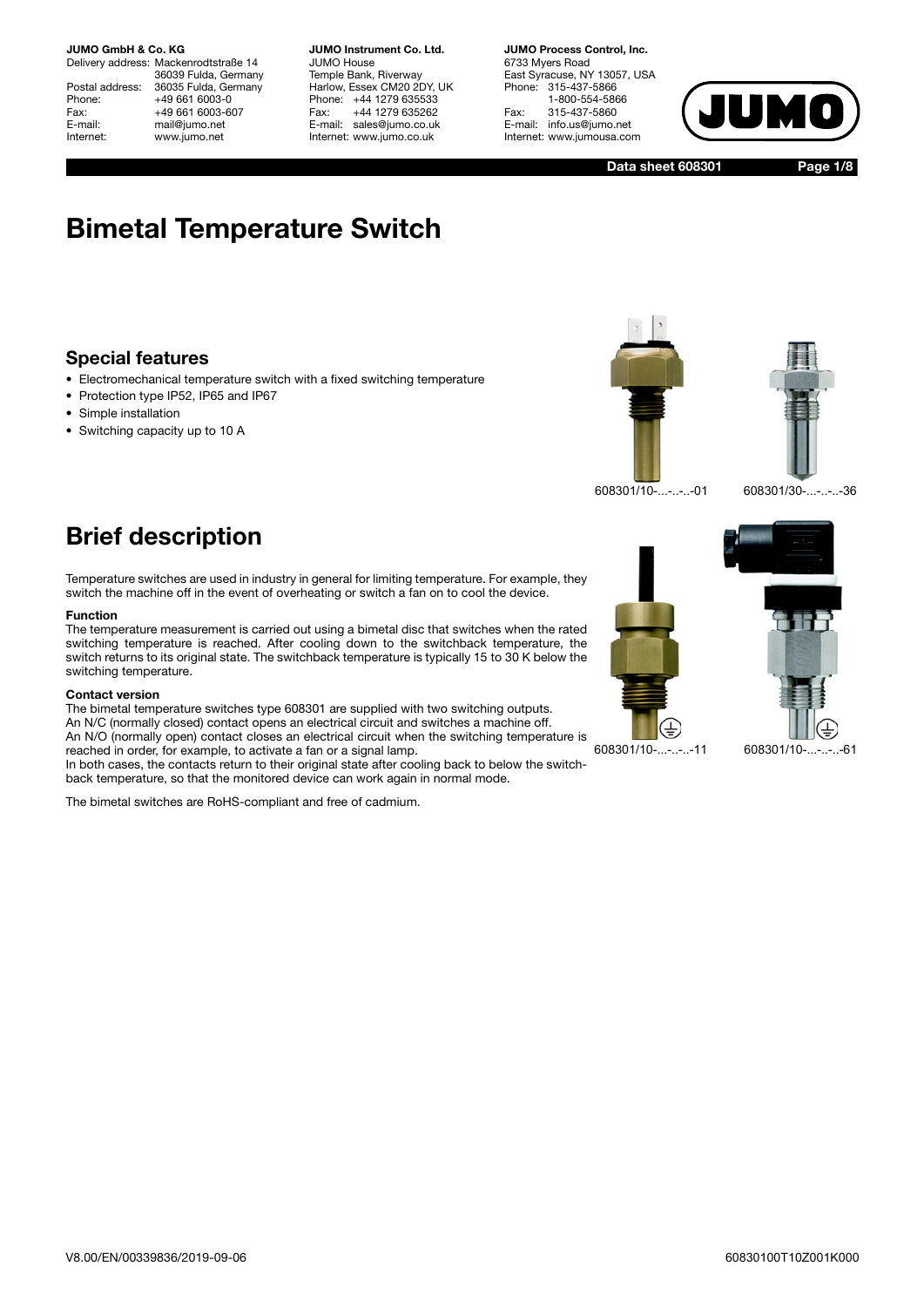Delivery address: Mackenrodtstraße 14 36039 Fulda, Germany Postal address: 36035 Fulda, Germany Phone: +49 661 6003-0<br>Fax: +49 661 6003-60 Fax: +49 661 6003-607<br>E-mail: mail@jumo.net E-mail: mail@jumo.net<br>
Internet: www.iumo.net www.jumo.net

**JUMO Instrument Co. Ltd.** JUMO House Temple Bank, Riverway Harlow, Essex CM20 2DY, UK Phone: +44 1279 635533<br>Fax: +44 1279 635262 +44 1279 635262 E-mail: sales@jumo.co.uk Internet: www.jumo.co.uk

**JUMO Process Control, Inc.** 6733 Myers Road East Syracuse, NY 13057, USA Phone: 315-437-5866 1-800-554-5866 Fax: 315-437-5860 E-mail: info.us@jumo.net Internet: www.jumousa.com



**Data sheet 608301 Page 2/8**

## **Technical data**

|                                           |                                                                                                                         |                                                  |                                      |                   |                                                     | Minimum order quantity 50 items   |  |  |  |  |  |  |  |
|-------------------------------------------|-------------------------------------------------------------------------------------------------------------------------|--------------------------------------------------|--------------------------------------|-------------------|-----------------------------------------------------|-----------------------------------|--|--|--|--|--|--|--|
| <b>Snap-action switch</b><br>608301/10    | <b>Tab connector</b><br>A 6.3-08                                                                                        | <b>Connecting cable</b><br>with<br>cable fitting | Potted<br>connecting<br>cable        |                   | <b>Plug connector</b><br>for cable<br>connection    | <b>Plug connector</b><br>M 12 x 1 |  |  |  |  |  |  |  |
|                                           |                                                                                                                         |                                                  | without<br>protection con-<br>ductor | with              | Acc. to EN 175301-803<br>(DIN 43650)                |                                   |  |  |  |  |  |  |  |
| <b>Fitting</b>                            | Brass (CW614N) or stainless steel (1.4305); screw-in spigot similar to DIN 3852<br>Form A for sealing with sealing ring |                                                  |                                      |                   |                                                     |                                   |  |  |  |  |  |  |  |
|                                           |                                                                                                                         |                                                  |                                      |                   |                                                     |                                   |  |  |  |  |  |  |  |
| <b>Protection type</b>                    | <b>IP52</b>                                                                                                             | IP <sub>65</sub>                                 | IP <sub>67</sub>                     |                   | <b>IP65</b>                                         | IP67                              |  |  |  |  |  |  |  |
| Electrical contact,<br>snap-action switch | $A\,6.3-0.8$<br>acc.                                                                                                    | Cable diameter approx. 6.5 mm                    |                                      |                   | Cable diameter<br>6 to 8 mm;                        |                                   |  |  |  |  |  |  |  |
| Connection                                | to DIN 46244                                                                                                            | connection cross-section 0.75 mm <sup>2</sup>    |                                      |                   | Connect terminals 1, 2,<br>and protection conductor |                                   |  |  |  |  |  |  |  |
| Switching capacity                        |                                                                                                                         | DC 30 V, +10/-15%, max. 5 A                      |                                      |                   | $ -$                                                |                                   |  |  |  |  |  |  |  |
|                                           | Max. AC 48 V.<br>$\cos \varphi = 0.9$<br>10 A                                                                           | Max. AC 48 V.<br>$\cos \varphi = 0.9$<br>10 A    |                                      |                   | Max. AC 250 V.<br>$\cos \varphi = 0.9$<br>10 A      |                                   |  |  |  |  |  |  |  |
| Switching capacity<br>with TZ 702         |                                                                                                                         | DC 6 to 30 V, AC 6 to 48 V, 10 to 100 mA         |                                      |                   | DC 6 to 30 V.<br>AC 6 to 120 V.<br>10 to 100 mA     |                                   |  |  |  |  |  |  |  |
| Max.<br>ampacity                          |                                                                                                                         | At ambient temperature<br>on the line/cable      |                                      |                   |                                                     |                                   |  |  |  |  |  |  |  |
|                                           |                                                                                                                         | Up to 50 $^{\circ}$ C 10 A                       |                                      |                   |                                                     |                                   |  |  |  |  |  |  |  |
|                                           |                                                                                                                         |                                                  |                                      |                   |                                                     |                                   |  |  |  |  |  |  |  |
|                                           |                                                                                                                         |                                                  |                                      |                   |                                                     |                                   |  |  |  |  |  |  |  |
| Contact resistance                        |                                                                                                                         |                                                  |                                      | $<$ 30 m $\Omega$ |                                                     |                                   |  |  |  |  |  |  |  |
| Dielectric strength                       |                                                                                                                         |                                                  | AC 1500 V/1 min                      |                   |                                                     |                                   |  |  |  |  |  |  |  |

|                                            |                                      |                                                                               |                                      |                                      |                                                                                 | Minimum order quantity 50 items   |  |  |  |  |  |  |  |
|--------------------------------------------|--------------------------------------|-------------------------------------------------------------------------------|--------------------------------------|--------------------------------------|---------------------------------------------------------------------------------|-----------------------------------|--|--|--|--|--|--|--|
| <b>Slow-action contact</b><br>608301/20    | Tab connector<br>A 6.3-08            | <b>Connecting cable</b><br>with<br>cable fitting                              |                                      | <b>Potted</b><br>connecting<br>cable | <b>Plug connector</b><br>for cable<br>connection                                | <b>Plug connector</b><br>M 12 x 1 |  |  |  |  |  |  |  |
|                                            |                                      |                                                                               | without<br>protection con-<br>ductor | Acc. to EN 175301-803<br>(DIN 43650) |                                                                                 |                                   |  |  |  |  |  |  |  |
| <b>Fitting</b>                             |                                      |                                                                               |                                      |                                      | Brass (CW614N) or stainless steel (1.4305); screw-in spigot similar to DIN 3852 |                                   |  |  |  |  |  |  |  |
|                                            | Form A for sealing with sealing ring |                                                                               |                                      |                                      |                                                                                 |                                   |  |  |  |  |  |  |  |
| <b>Protection type</b>                     | <b>IP52</b>                          | <b>IP65</b>                                                                   |                                      | IP67                                 | IP <sub>67</sub><br>IP <sub>65</sub>                                            |                                   |  |  |  |  |  |  |  |
| Electrical contact,<br>slow-action contact |                                      |                                                                               |                                      |                                      | Cable diameter<br>6 to 8 mm;                                                    |                                   |  |  |  |  |  |  |  |
| Connection                                 |                                      | Cable diameter approx. 4.5 mm<br>connection cross-section 0.5 mm <sup>2</sup> |                                      |                                      | connect terminals 1<br>and $2$ ;                                                |                                   |  |  |  |  |  |  |  |
|                                            |                                      |                                                                               |                                      |                                      | Protection conductor<br>not connected                                           |                                   |  |  |  |  |  |  |  |
| Switching capacity                         |                                      | DC 12 V, 8 A<br>DC 24 V, 4 A<br>DC 30 V, 3 A<br>Max. AC 48 V,<br>6 A          |                                      |                                      | DC 12 V, 8 A<br>DC 24 V, 4 A<br>DC 30 V, 3 A<br>Max. AC 48 V,<br>6 A            |                                   |  |  |  |  |  |  |  |
| Max.<br>ampacity                           |                                      | At ambient temperature<br>on the line/cable                                   |                                      |                                      |                                                                                 |                                   |  |  |  |  |  |  |  |
|                                            |                                      | Up to 85 $°C$ 8 A<br>Up to 105 °C 3.7 A                                       |                                      |                                      |                                                                                 |                                   |  |  |  |  |  |  |  |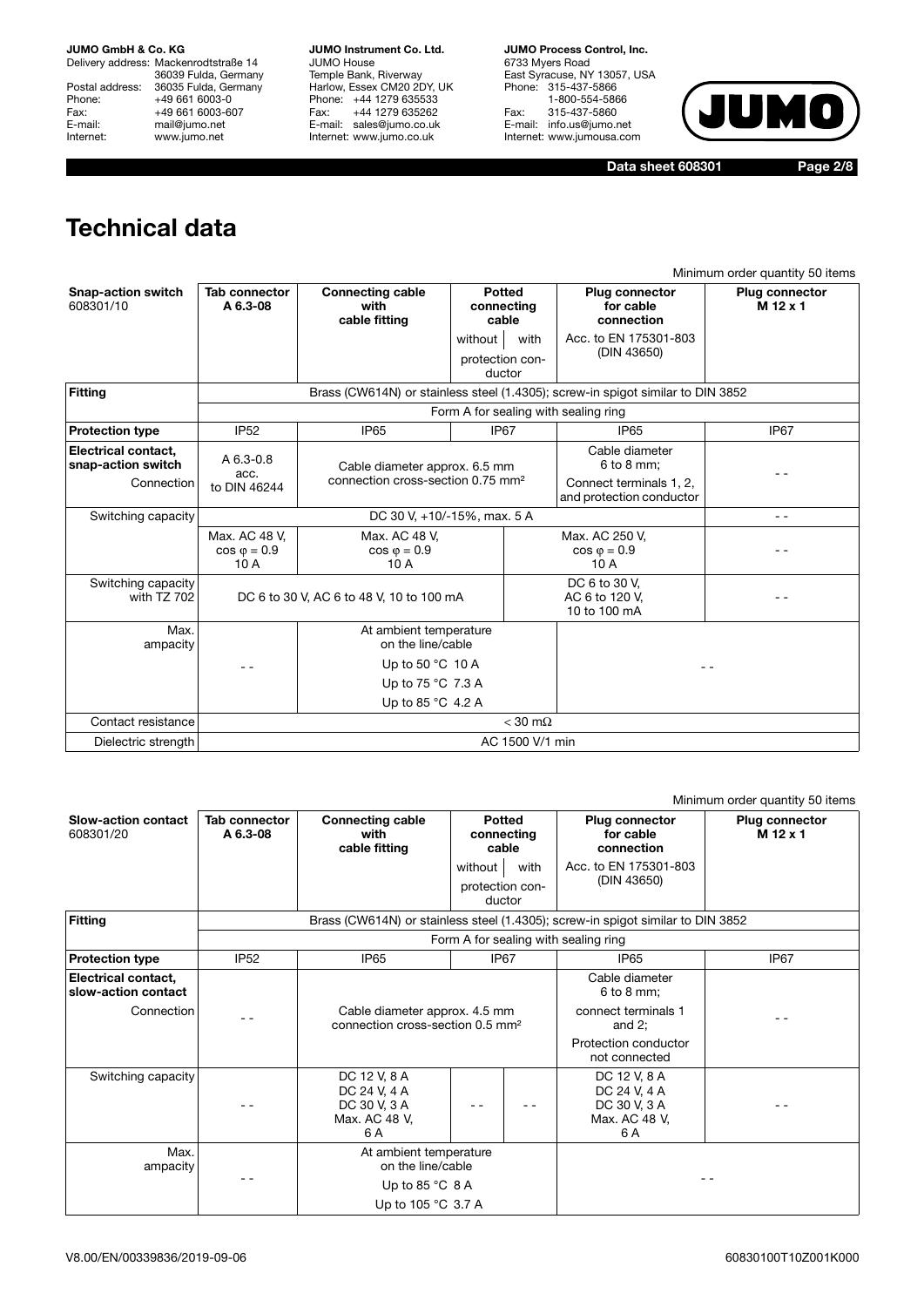Delivery address: Mackenrodtstraße 14 36039 Fulda, Germany Postal address: 36035 Fulda, Germany Phone: +49 661 6003-0<br>Fax: +49 661 6003-60 Fax: +49 661 6003-607<br>E-mail: mail@jumo.net E-mail: mail@jumo.net<br>Internet: www.iumo.net www.jumo.net

**JUMO Instrument Co. Ltd.** JUMO House Temple Bank, Riverway Harlow, Essex CM20 2DY, UK Phone: +44 1279 635533 Fax: +44 1279 635262 E-mail: sales@jumo.co.uk Internet: www.jumo.co.uk

**JUMO Process Control, Inc.** 6733 Myers Road East Syracuse, NY 13057, USA Phone: 315-437-5866 1-800-554-5866 Fax: 315-437-5860 E-mail: info.us@jumo.net Internet: www.jumousa.com



**Data sheet 608301 Page 3/8**

## **Technical data**

|                                            |                                      |                                                                                        |                                              |                                                                                         | Minimum order quantity 50 items                                                        |  |  |  |  |  |  |  |
|--------------------------------------------|--------------------------------------|----------------------------------------------------------------------------------------|----------------------------------------------|-----------------------------------------------------------------------------------------|----------------------------------------------------------------------------------------|--|--|--|--|--|--|--|
| Compact<br>snap-action switch<br>608301/30 | Tab connector<br>A 6.3-08            | <b>Connecting cable</b><br>with<br>cable fitting                                       | Potted<br>connecting<br>cable                | <b>Plug connector</b><br>for cable<br>connection                                        | <b>Plug connector</b><br>M 12 x 1                                                      |  |  |  |  |  |  |  |
|                                            |                                      |                                                                                        | without<br>with<br>protection con-<br>ductor | Acc. to EN 175301-803<br>(DIN 43650)                                                    |                                                                                        |  |  |  |  |  |  |  |
| Fitting                                    |                                      |                                                                                        |                                              | Brass (CW614N) or stainless steel (1.4305); screw-in spigot similar to DIN 3852         |                                                                                        |  |  |  |  |  |  |  |
|                                            | Form A for sealing with sealing ring |                                                                                        |                                              |                                                                                         |                                                                                        |  |  |  |  |  |  |  |
| <b>Protection type</b>                     | <b>IP52</b>                          | IP <sub>65</sub>                                                                       | IP67                                         | IP <sub>65</sub>                                                                        | IP <sub>67</sub>                                                                       |  |  |  |  |  |  |  |
| Electrical contact,<br>compact snap-       |                                      | Cable diameter<br>approx. 6.5 mm;                                                      | $ -$                                         | Cable diameter<br>6 to 8 mm:                                                            | Connect terminals<br>1 and $2$                                                         |  |  |  |  |  |  |  |
| action switch<br>Connection                |                                      | Connection cross-section<br>$0.75 \, \text{mm}^2$                                      |                                              | Connect terminals 1, 2,<br>and protection conductor                                     |                                                                                        |  |  |  |  |  |  |  |
| Switching capacity                         |                                      | N/C contact<br>max. AC 48 V, 50/60 Hz,<br>$\cos \varphi = 0.95$ (0.6)<br>2.5 A (1.6 A) | $ -$<br>$ -$                                 | N/C contact<br>max. AC 250 V, 50/60 Hz,<br>$\cos \varphi = 0.95$ (0.6)<br>2.5 A (1.6 A) | N/C contact<br>max. AC 48 V, 50/60 Hz,<br>$\cos \varphi = 0.95$ (0.6)<br>2.5 A (1.6 A) |  |  |  |  |  |  |  |
|                                            |                                      | N/O contact<br>max. AC 48 V, 50/60 Hz,<br>$\cos \varphi = 0.95$ (0.6)<br>2.0 A/1.6 A   |                                              | N/O contact<br>max. AC 250 V, 50/60 Hz,<br>$\cos \varphi = 0.95$ (0.6)<br>2.0 A/1.6 A   | N/O contact<br>max. AC 48 V, 50/60 Hz,<br>$\cos \varphi = 0.95 (0.6)$<br>2.0 A/1.6 A   |  |  |  |  |  |  |  |
| Cable                                      |                                      | Ambient temperature<br>on the line/cable                                               |                                              |                                                                                         |                                                                                        |  |  |  |  |  |  |  |
|                                            |                                      | Max. 90 °C                                                                             |                                              |                                                                                         |                                                                                        |  |  |  |  |  |  |  |
| Contact resistance                         |                                      |                                                                                        | $< 50$ m $\Omega$                            |                                                                                         |                                                                                        |  |  |  |  |  |  |  |
| Dielectric strength                        |                                      |                                                                                        | AC 1500 V/1 min                              |                                                                                         |                                                                                        |  |  |  |  |  |  |  |

|                                                           | 608301/10 Snap-action switch                                                                                           | 608301/20 Slow-action contact                                                                                     | 608301/30 Compact snap-action switch                                                         |  |  |  |  |  |  |  |  |  |  |
|-----------------------------------------------------------|------------------------------------------------------------------------------------------------------------------------|-------------------------------------------------------------------------------------------------------------------|----------------------------------------------------------------------------------------------|--|--|--|--|--|--|--|--|--|--|
| <b>Switching tempera-</b><br><b>ture</b>                  | 0 °C to +140 °C                                                                                                        | +10 °C to +140 °C                                                                                                 | +60 °C to +140 °C                                                                            |  |  |  |  |  |  |  |  |  |  |
| Increments 5K                                             |                                                                                                                        |                                                                                                                   |                                                                                              |  |  |  |  |  |  |  |  |  |  |
| <b>Switching differential</b>                             | Approx. 15 to 30 K<br>below the switching temperature                                                                  | Approx. 3 to 12 K<br>below the switching temperature                                                              | Approx. 20 to 45 K<br>below the switching temperature                                        |  |  |  |  |  |  |  |  |  |  |
| <b>Switching cycles</b>                                   | WithAC 250 V, 10 A<br>min. 100,000<br>AC 120 V. 15 A<br>min. 100.000<br>AC 48 V, 15 A<br>min. 100,000                  | With AC 48 V, 6 A<br>min. 100.000                                                                                 | With AC 250 V, 2.5 A min. 10,000                                                             |  |  |  |  |  |  |  |  |  |  |
|                                                           | DC 30 V, 5 A<br>min. 10.000<br>DC 24 V, 5 A<br>min. 10.000<br>DC 12 V.5 A<br>min. 10.000<br>DC 6 V, 5 A<br>min. 10,000 | DC 30 V. 3 A<br>min. 5.000<br>DC 24 V, 4 A<br>min. 5,000<br>DC 12 V.8 A<br>min. 5.000                             |                                                                                              |  |  |  |  |  |  |  |  |  |  |
| <b>Switching point</b><br>accuracy                        |                                                                                                                        | Switching temperature: Up to 130 °C $\pm$ 5 K, above 130 °C $\pm$ 10 K<br>at a temperature change rate of 1 K/min |                                                                                              |  |  |  |  |  |  |  |  |  |  |
| <b>Vibration strength</b><br>According to EN<br>60068-2-6 | 10q<br>(with a frequency of 50 Hz and an<br>amplitude of $\pm$ 0.75 mm)                                                |                                                                                                                   | 10 <sub>a</sub><br>(with a frequency of 10 to 1,000 Hz and an<br>amplitude of $\pm$ 0.75 mm) |  |  |  |  |  |  |  |  |  |  |
| <b>Response time</b>                                      | t0.9 value time approx. 3.5 min                                                                                        | t0.9 value time approx. 3.0 min<br>measured in flowing oil                                                        | t0.9 value time approx. 1.5 min,                                                             |  |  |  |  |  |  |  |  |  |  |
| <b>Switching output</b><br>(SA)                           | N/C contact SA01                                                                                                       |                                                                                                                   | relative to the rising temperature                                                           |  |  |  |  |  |  |  |  |  |  |
|                                                           | or N/O contact SA02                                                                                                    |                                                                                                                   |                                                                                              |  |  |  |  |  |  |  |  |  |  |
| <b>Rated position</b>                                     |                                                                                                                        | Any                                                                                                               |                                                                                              |  |  |  |  |  |  |  |  |  |  |
| Weight                                                    |                                                                                                                        | Approx. 50 g                                                                                                      |                                                                                              |  |  |  |  |  |  |  |  |  |  |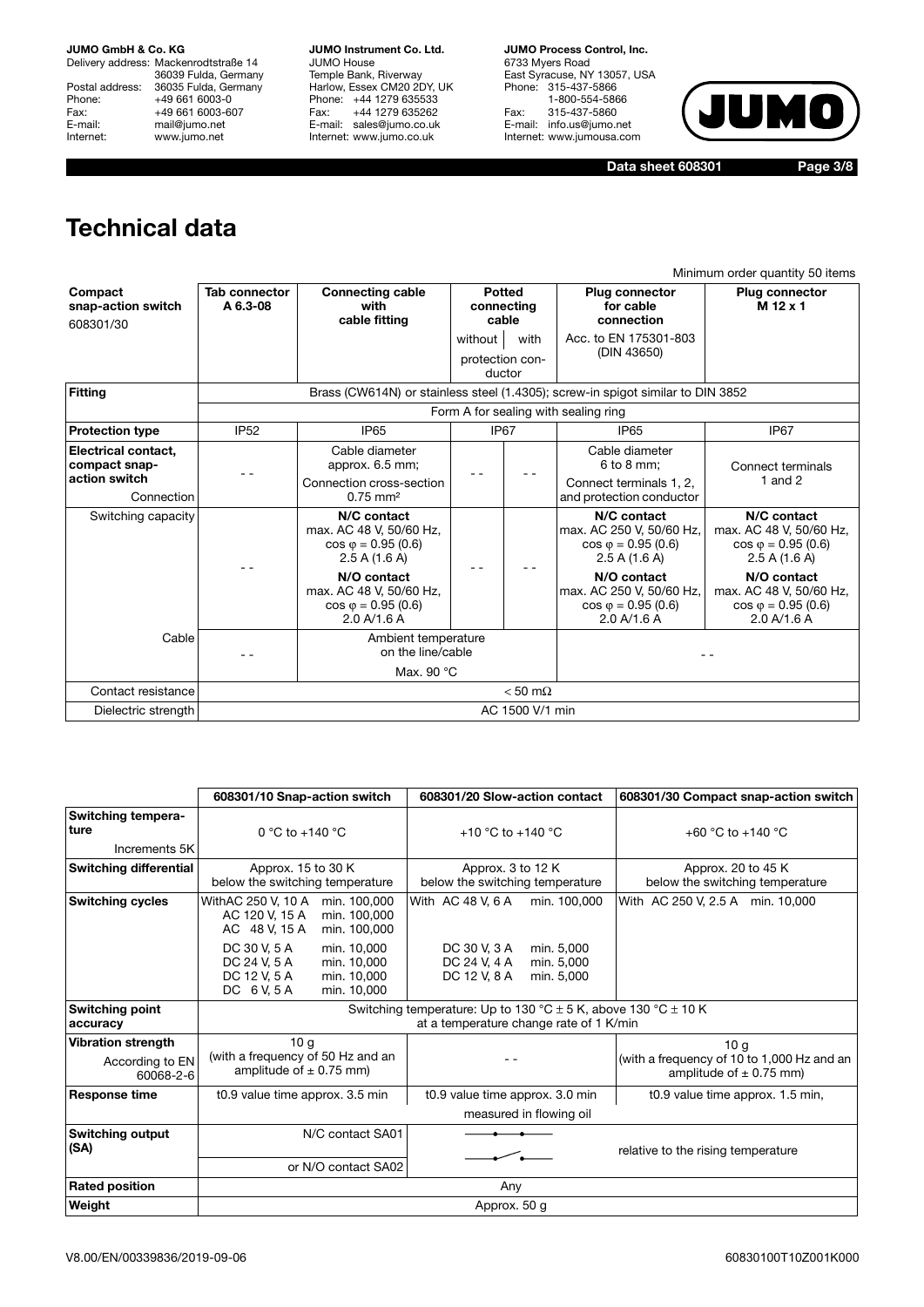Delivery address: Mackenrodtstraße 14 36039 Fulda, Germany Postal address: 36035 Fulda, Germany<br>Phone: +49 661 6003-0 Phone: +49 661 6003-0<br>Fax: +49 661 6003-6 Fax: +49 661 6003-607<br>E-mail: mail@jumo.net mail@jumo.net Internet: www.jumo.net

**JUMO Instrument Co. Ltd.** JUMO House Temple Bank, Riverway Harlow, Essex CM20 2DY, UK Phone: +44 1279 635533<br>Fax: +44 1279 635262 +44 1279 635262 E-mail: sales@jumo.co.uk Internet: www.jumo.co.uk

**JUMO Process Control, Inc.** 6733 Myers Road East Syracuse, NY 13057, USA Phone: 315-437-5866 1-800-554-5866 Fax: 315-437-5860 E-mail: info.us@jumo.net Internet: www.jumousa.com



**Data sheet 608301 Page 4/8**

### **Dimensions**

**Type:** 608301/10-...-..-..-01





**Type:** 608301/10-...-..-..-02







**Type:** 608301/10-...-..-..-11

28 18,5

 $\leq$  27

S=

Ø26 G1/2A

Π  $\overline{\mathsf{I}}$ 

 $\frac{11}{d} = \emptyset$  11,5

29

53

44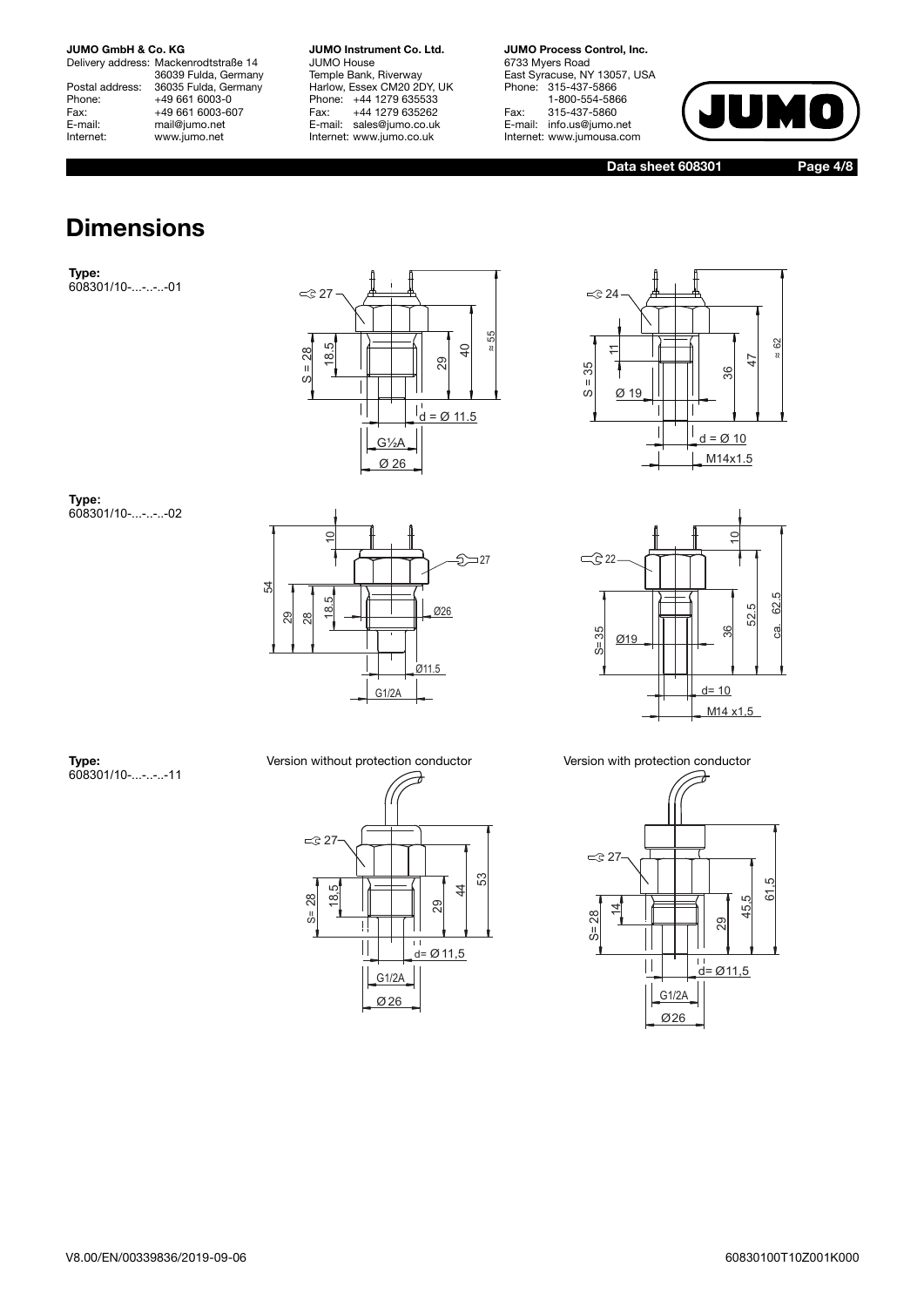608301/10-...-..-..-61

**Type:**

Delivery address: Mackenrodtstraße 14 36039 Fulda, Germany Postal address: 36035 Fulda, Germany Phone: +49 661 6003-0<br>Fax: +49 661 6003-6 Fax: +49 661 6003-607<br>E-mail: mail@jumo.net E-mail: mail@jumo.net<br>
Internet: www.iumo.net www.jumo.net

**JUMO Instrument Co. Ltd.** JUMO House Temple Bank, Riverway Harlow, Essex CM20 2DY, UK Phone: +44 1279 635533<br>Fax: +44 1279 635262 +44 1279 635262 E-mail: sales@jumo.co.uk Internet: www.jumo.co.uk

**JUMO Process Control, Inc.** 6733 Myers Road East Syracuse, NY 13057, USA Phone: 315-437-5866 1-800-554-5866 Fax: 315-437-5860 E-mail: info.us@jumo.net Internet: www.jumousa.com



**Data sheet 608301 Page 5/8**



**Type:** 608301/20-...-..-..-18







**Type:** 608301/20-...-..-..-61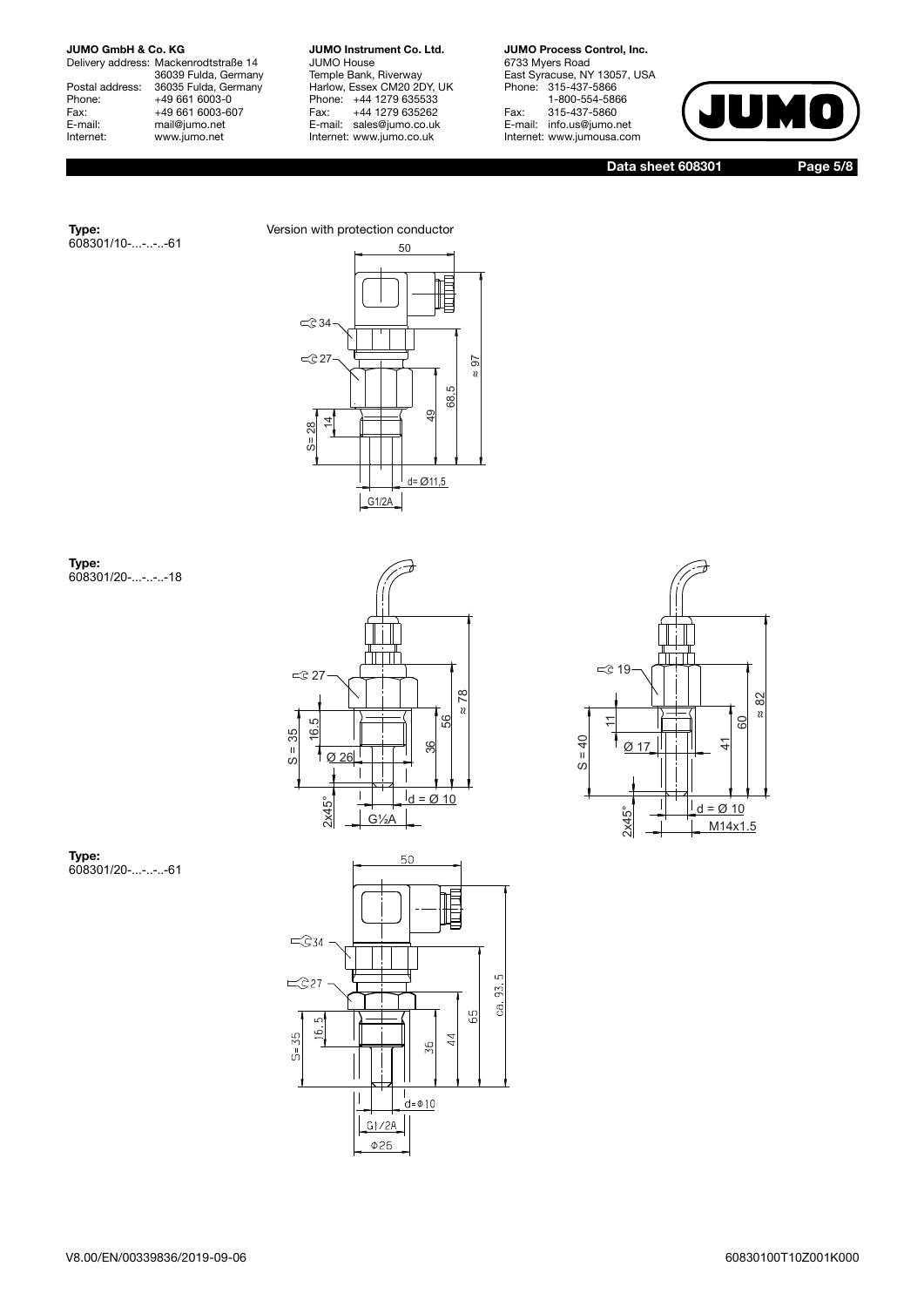Delivery address: Mackenrodtstraße 14 36039 Fulda, Germany Postal address: 36035 Fulda, Germany Phone: +49 661 6003-0<br>Fax: +49 661 6003-6 Fax: +49 661 6003-607<br>E-mail: mail@jumo.net E-mail: mail@jumo.net<br>
Internet: www.iumo.net www.jumo.net

**JUMO Instrument Co. Ltd.** JUMO House Temple Bank, Riverway Harlow, Essex CM20 2DY, UK Phone: +44 1279 635533<br>Fax: +44 1279 635262 +44 1279 635262 E-mail: sales@jumo.co.uk Internet: www.jumo.co.uk

12 x1

 $\overline{\tau}$ 

**JUMO Process Control, Inc.** 6733 Myers Road East Syracuse, NY 13057, USA Phone: 315-437-5866 1-800-554-5866 Fax: 315-437-5860 E-mail: info.us@jumo.net Internet: www.jumousa.com



**Data sheet 608301 Page 6/8**

### **Dimensions**

**Type:** 608301/30-...-..-..-36

> 11 11  $\overline{ }$ 54/47 35/28 120 ° Ø11.5  $M14 \times 1,5$ Ø19 SW 19  $\bullet$   $\bullet$ ه م 50  $\leq$ 34  $\leq 27$ 93 ca. 64,5 14  $\overline{4}$  $35$ 36 d= Ø11.5 G1/2A

> > Ø 26

**Type:** 608301/30-...-..-..-61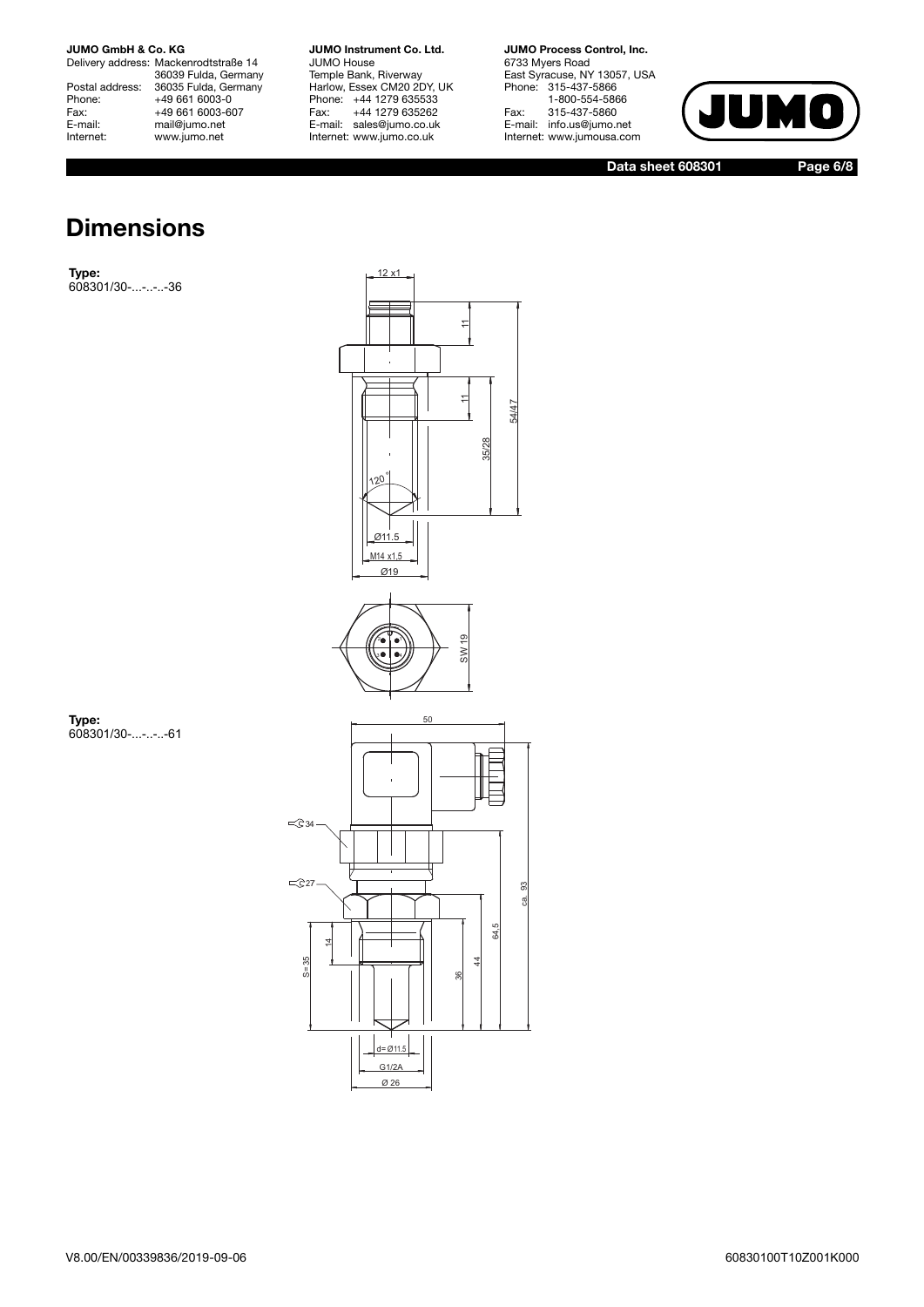Delivery address: Mackenrodtstraße 14 36039 Fulda, Germany Postal address: 36035 Fulda, Germany Phone: +49 661 6003-0<br>Fax: +49 661 6003-60 Fax: +49 661 6003-607<br>E-mail: mail@jumo.net E-mail: mail@jumo.net<br>Internet: www.iumo.net www.jumo.net

**JUMO Instrument Co. Ltd.** JUMO House Temple Bank, Riverway Harlow, Essex CM20 2DY, UK Phone: +44 1279 635533 Fax: +44 1279 635262 E-mail: sales@jumo.co.uk Internet: www.jumo.co.uk

**JUMO Process Control, Inc.** 6733 Myers Road East Syracuse, NY 13057, USA Phone: 315-437-5866 1-800-554-5866 Fax: 315-437-5860 E-mail: info.us@jumo.net Internet: www.jumousa.com



**Data sheet 608301 Page 7/8**

### **Order details**

| Order code<br>(1)<br><b>Basic type</b><br>608301<br>Bimetal temperature switches<br>(2)<br><b>Basic type extension</b>                                  |  |
|---------------------------------------------------------------------------------------------------------------------------------------------------------|--|
|                                                                                                                                                         |  |
|                                                                                                                                                         |  |
|                                                                                                                                                         |  |
| 10<br>Snap-action switch                                                                                                                                |  |
| 20<br>Slow-action contact                                                                                                                               |  |
| 30<br>Compact snap-action switch                                                                                                                        |  |
| (3)<br><b>Switching temperature</b><br>(with cable version,<br>with due consideration of the ambient temperature/ampacity on the cable!)                |  |
| from $+0$ °C to $+140$ °C<br>Increments 5K<br>(with basic type extension 608301/10)<br>.                                                                |  |
| from $+10$ °C to $+140$ °C<br>Increments 5K<br>(with basic type extension 608301/20)<br>.                                                               |  |
| from $+60$ °C to $+140$ °C<br>Increments 5K<br>(with basic type extension 608301/30)<br>.<br>(e.g. 85 $\triangle$<br>$+85$ °C)                          |  |
| (4)<br><b>Switching output</b>                                                                                                                          |  |
| 98<br>N/C contact (SA01)                                                                                                                                |  |
| 99<br>N/O contact (SA02)                                                                                                                                |  |
| (5)<br><b>Rated voltage</b>                                                                                                                             |  |
| 50<br>AC 6 to 48 V<br>(with basic type extension 608301/10, /20, /30 and /10 with TZ 702)                                                               |  |
| 51<br>AC 6 to 230 V<br>(with basic type extension 608301/10 and /30)                                                                                    |  |
| 52<br>DC 12 to 30 V<br>(with basic type extension 608301/20)                                                                                            |  |
| 53<br>AC 6 to 120 V<br>(with basic type extension 608301/10 with TZ 702)                                                                                |  |
| 54<br>DC 6 to 30 V<br>(with basic type extension 608301/10 and /10 with TZ 702)                                                                         |  |
| <b>Electrical connection</b><br>(6)                                                                                                                     |  |
| 01<br>Tab connector A 6.3 - 0.8 DIN 46244<br>(not with rated voltage 51 (AC 0 to 230 V)<br>(not with basic type extension 608301/20 and /30)            |  |
| 02<br>(not with rated voltage 51 (AC 0 to 230 V)<br>Tab connector A 6.3 – 0.8 DIN 46244,<br>potted<br>(not with basic type extension 608301/20 and /30) |  |
| 61<br>Plug connector for cable connection<br>acc. to EN 175301-803 (DIN 43650)                                                                          |  |
| 18<br>Connecting cable with cable fitting<br>(not with rated voltage 51 (AC 0 to 230 V)<br>(not with basic type extension 608301/10)                    |  |
| 11<br>Potted connecting cable<br>(not with basic type extension 608301/20 and /30)                                                                      |  |
| 36<br>Round plug M $12 \times 1$<br>(only in connection with basic type extension 608301/30)                                                            |  |
| <b>Process connection material</b><br>(7)                                                                                                               |  |
| 50<br>Brass (CuZn)                                                                                                                                      |  |
| 78<br>Stainless steel (CrNi, 1.4305)                                                                                                                    |  |
| Diameter of process connection (PC), dimension "d" (For selection see table "Possible combinations")<br>(8)                                             |  |
| 10<br>$10 \, \text{mm}$                                                                                                                                 |  |
| 11.5<br>11.5 mm                                                                                                                                         |  |
| Thread type of process connection (PC)<br>(9)                                                                                                           |  |
| 121<br>Screw connection M $14 \times 1.5$                                                                                                               |  |
| Screw connection G $\frac{1}{2}$<br>104                                                                                                                 |  |